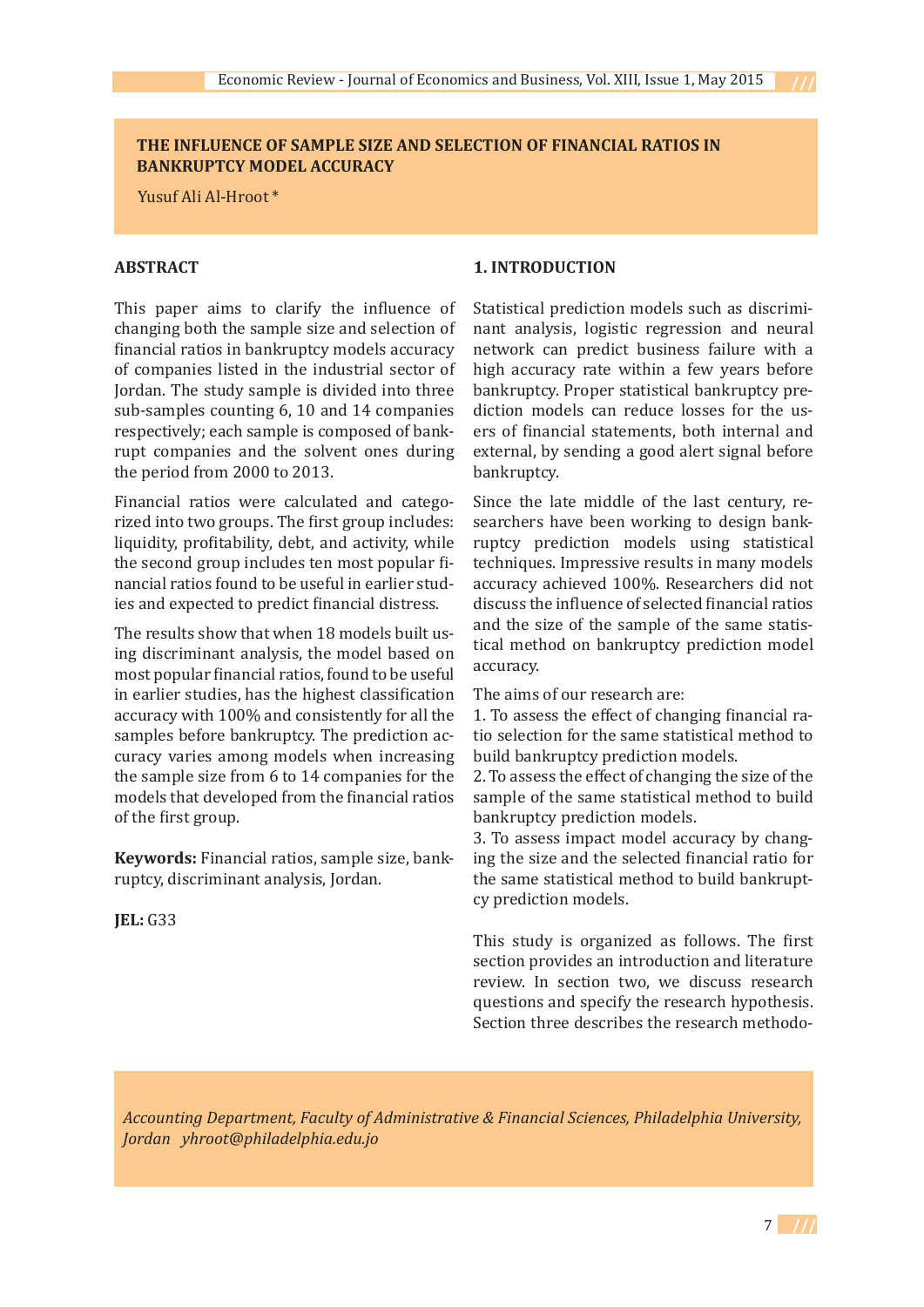logy. Section four discusses empirical results, and the last sections conclude the paper and summarize the findings of the study.

#### **2. LITERATURE REVIEW AND HYPOTHESES DEVELOPMENT**

#### **2.1 LITERATURE REVIEW**

The almost common statistical prediction models are Beaver's (1966) model, Altman Z-Score 1968, Deakin's (1972), Ohlson's (1980), Zmijewski's (1984) and Kida's (1998) model. Studies have shown that the statistical prediction and economy, rinally, the lindings expected to include the statistical prediction and based on the statistical prediction. models and their variants have high accuracy in predicting corporate financial bankruptcy in the US and European countries. models and their variants have high accuracy to bold to financial extreme state) thay be significant and useful to financial institutions, ex-

Studies conducted outside Jordan concentrated in Europe and the United States tried to build a model to predict bankruptcy or to classify commoder to predict bank uptcy of to classify comparison below:<br>panies into two groups, and they were mostly below: Studies conducted outside Jordan concentrated tions that are likely to experience bankruptcy<br>Jordan economy of the United States to be dealer in the current studies conducted by research in Europe and the Officed States tried to build a tric previous statics conducted by research-<br>model to predict bankruptcy or to classify com-ers in Jordan can be summarized in Table 2.1 pances the evolgroups, and they were mostly

they only analyzed the differences between the models in terms of accuracy over different prediction time-frames (one, two or three years).

This study contributes to the literature on bankruptcy in several things. Firstly, the previous studies were built in developing economies, but this study was built from an emerging economy, namely Jordan. Secondly, prior studies in Jordan are limited and based on data from 1980 to 2005 (see for example Gharaibeh & Yacoub, 1987; Al-Omari, 2000).

This study uses a recent set of data that reflect the major changes that have taken place in Jordan economy. Finally, the findings expected to be obtained from the current study may be sigternal auditors, internal auditors, investors and creditors as they may help to identify corpora-<br>Contract that the major changes the major changes that have taken place in the major changes that have taken p The previous studies conducted by researchbelow:

| Table 2.1. The common statistical prediction model studies in Jordan |  |
|----------------------------------------------------------------------|--|
|                                                                      |  |

| <b>Author</b>               | Year | Number of                | <b>Sample</b> | <b>Statistical techniques</b>          | <b>Accuracy of</b> |
|-----------------------------|------|--------------------------|---------------|----------------------------------------|--------------------|
|                             |      | <b>factors</b>           | size          |                                        | the model          |
| <b>Gharaibeh and Yacoub</b> | 1987 | 30                       | 20            | Discriminant analysis                  | $100\%$            |
| Alawi & Gharaibeh           | 2008 | 24                       | 46            | A Multidimensional Scaling<br>Approach | $100\%$            |
| <b>Badawi</b>               | 2004 | An Empirical Study       |               | Altman z-score                         | 92.3%              |
| <b>Alomari</b>              | 2000 | 25                       | 24            | Discriminant analysis                  | $100\%$            |
| Jahmani & Dawood            | 2004 | 23                       | 40            | A Multidimensional Scaling<br>Approach | 75%                |
| <b>Khalid Alkhatib</b>      | 2011 | An<br>Empirical<br>Study | 32            | according to Altman and Kida<br>models | 93.8               |
| Abu Orabi                   | 2014 | An<br>Empirical<br>Study | 10            | according to Altman and<br>Sherrod     | $77\%$             |

 **\* Prepared by author** 

successful. Altman Z-Score (1968) reached in built by Altman et al. (1977) reached accuracy  $\frac{\text{approx}}{\text{into } \text{c}}$ to 92%. Koh & Tan's (1998) study that used it shows that the accuracy of bankruptcy mod-<br> els cannot be disregarded.

To the best of our knowledge, two studies (Back limited wh et al., 1996 andJardin,2012) have compared a pair of sets of variables optimized with many statistical techniques: discriminant analysis,<br>logistic regression and neural network hut logistic regression and neural network, but

ences in the same of the size of the size of the same intervals and analysis or a multidimensional scaling his model accuracy up to 95% and the model approachability of each model without taking neural networks reached accuracy to 98%, and **Imancial Tatios involved in Banding formula** successful, Altman Z-Score (1968) reached in analysis of a multiplies used discriminant analysis or a multidimensional scaling approachability of each model without taking into consideration the size of the sample or the financial ratios involved in building formula models.

> A number of studies that have been done in Jordan to test statistical prediction models are limited when compared with other countries such as the U.S.A, the U.K, and Australia.

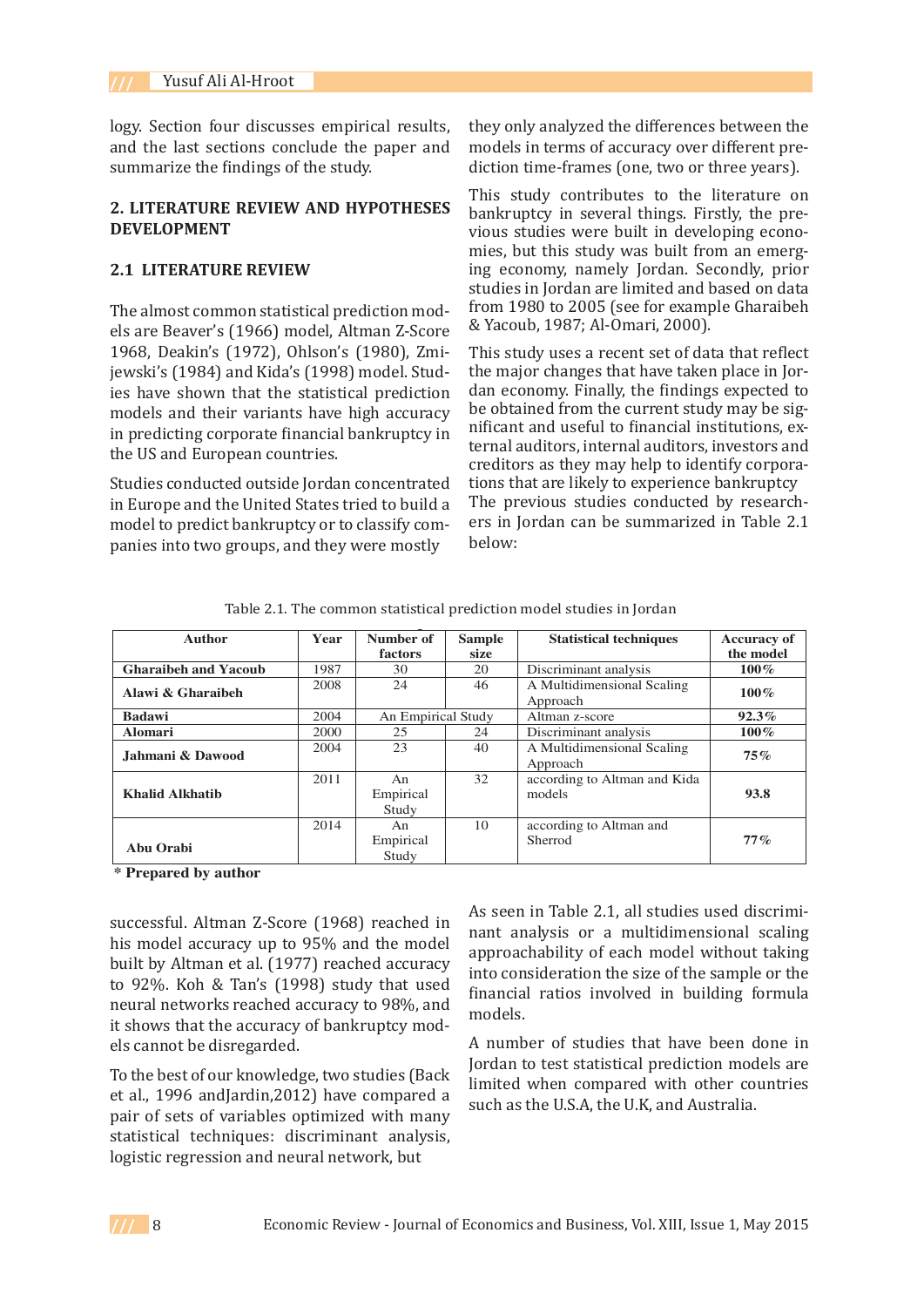### **2.2 QUESTIONS AND RESEARCH HYPOTHESES**

This study is trying to answer three questions: - Regarding to group one and group two models, which models have the highest accuracy? - Does the accuracy increase or decrease when increasing the number of sample size?

- Does the accuracy increase or decrease when using different financial ratios (factors)?

The following hypotheses attempt to answer the following two research questions:

Hypothesis 1: There is a difference among three samples of different size when using different financial ratios (factors) in predicting bankruptcy.

Hypothesis 2: Group two model acts more accurately in bankruptcy prediction than group one.

### **3 SAMPLES AND METHODS**

#### **3.1 SAMPLES AND VARIABLES**

First, we selected companies in the industrial sector because in Jordan this sector traditionally accounts for the largest percentage of failed firms. Table 3.1. and Figure 1 show that industrial companies have the largest percentage of bankruptcy or failed firms with a rate of Michael, 2 70.37%.  $\sqrt{0.37\%}$ .

comprised 7 failed companies and 7 successful companies during the period 2000-2013. We then selected accounting data and computed financial ratios.

To achieve the objectives of the research, discriminant analysis is used related to two groups of financial ratios. The first group includes 13 financial ratios and these ratios are from the disclosure requirements of the companies listed in the Amman Stock Exchange (ASE), while the second group includes ten most popular financial ratios found to be useful in earlier studies and expected to predict financial distress (Jodi, Don and Michael, 2007, p.42).

The ratio of Net Income to Total Assets (Return on Assets) is the most common ratios used in studies, and it was included in 54 studies (Jodi, Don and Michael, 2007, p.42). The second most common ratio is the ratio of Current Assets to Current Liabilities (Current Ratio), found in 51 studies (Jodi, Don and Michael, 2007). Six studies (Coats and Fant, 1992; Guan, 1993; Nour, 1994; Wilson and Sharda, 1994; Serrano-Cinca, 1996; Lee, 2001) used the five variables in-**Sector**  cluded in Altman's (1968) original multivariate **percentage**  model. The average has remained fairly constant, around eight to ten factors (Jodi, Don and Services 5 12 **18.52%**  Michael, 2007). Insurance 2 - **7.41%**   $\mathcal{L}_{\text{out}}$  and  $\mathcal{L}_{\text{in}}$  industrial sector traditionally sector traditionally sector traditionally sector traditionally sector traditionally sector traditionally sector traditionally sector traditionally sector tra  $\alpha$  and  $\alpha$  is the largest percentage of  $\alpha$  and  $\alpha$  and  $\alpha$  and  $\alpha$ companies have the largest percentage of  $\alpha$  bankruptcy or failed firms with a rate of  $70.37 \times 70.37 \times 70.37 \times 70.37 \times 70.37 \times 70.37 \times 70.37 \times 70.37 \times 70.37 \times 70.37 \times 70.37 \times 70.37 \times 70.37 \times 70.37 \times 70.37 \times 70.37 \times 70.37$ **Number of companies Distressed**   $001$  used the live valiable Financial and Banks 1 1 **3.70% Total 27 23 100%** 

| distributed by related sectors |                         |        |            |  |  |  |  |  |  |
|--------------------------------|-------------------------|--------|------------|--|--|--|--|--|--|
|                                | <b>Distressed</b>       |        |            |  |  |  |  |  |  |
| <b>Sector</b>                  | Distressed (bankruptcy) | Merged | companies  |  |  |  |  |  |  |
|                                |                         |        | percentage |  |  |  |  |  |  |
| Industrial                     | 19                      | 10     | 70.37%     |  |  |  |  |  |  |
| <b>Financial and Banks</b>     |                         |        | 3.70%      |  |  |  |  |  |  |
| Services                       |                         | 12     | 18.52%     |  |  |  |  |  |  |
| Insurance                      |                         |        | 7.41%      |  |  |  |  |  |  |
| <b>Total</b>                   |                         |        | 100%       |  |  |  |  |  |  |

Table 3.1. Failure companies

After the selection of companies, we selected firms with available financial statements and asset structure as homogeneous as possible in order to control for the size effect (Gupta, 1969) and to allow comparisons of ratios. Bankrupt companies for which accounting data were available were also selected; the sample



Figure 3.1. Distribution of failure companies

ie sample Table 3.2. shows the details of the two groups and the financial ratios in each group.

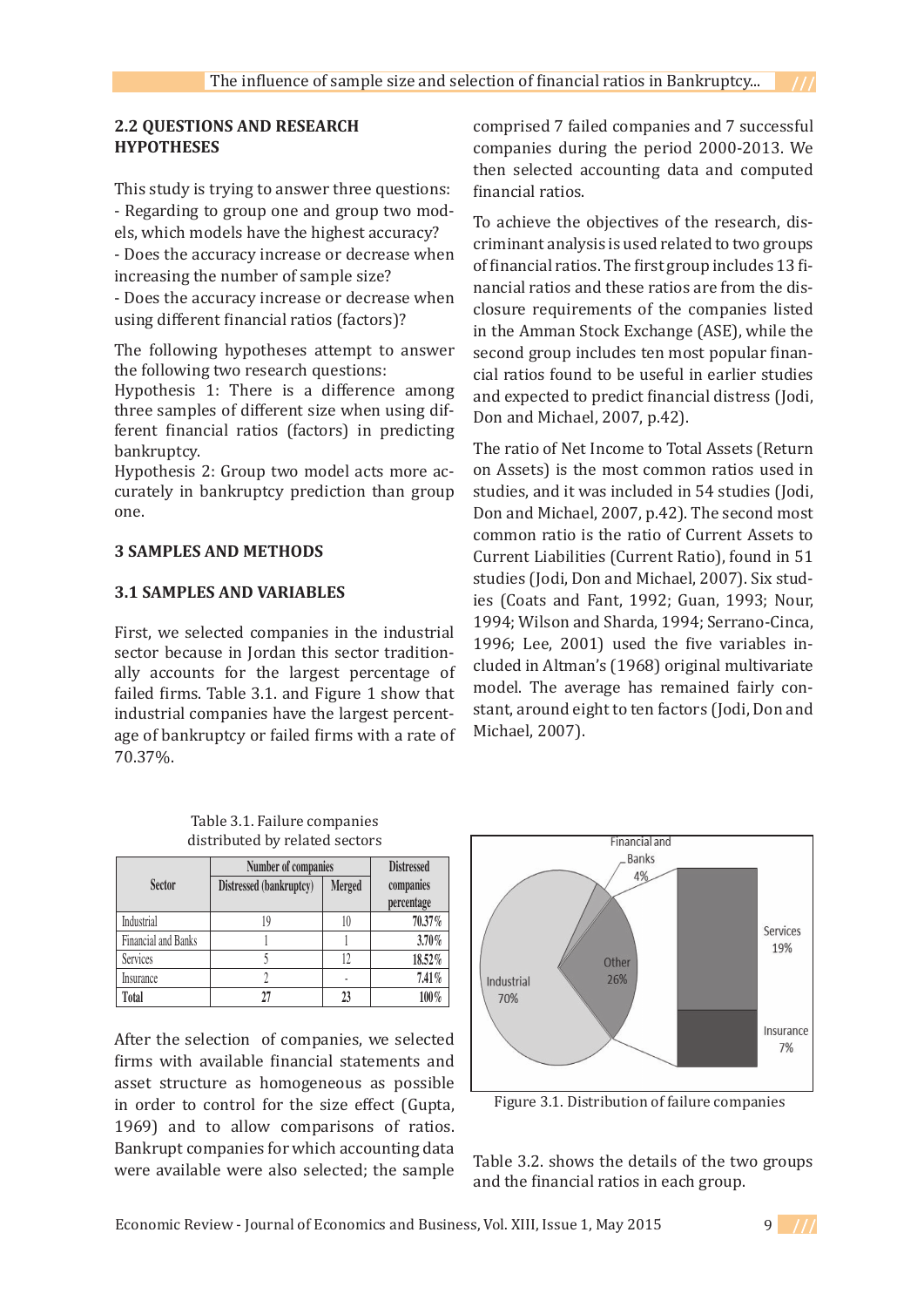|               | Group 1                         | Group 2                                    |                                                        |  |  |  |
|---------------|---------------------------------|--------------------------------------------|--------------------------------------------------------|--|--|--|
| Variable code | <b>Financial ratios</b>         | <b>Variable</b><br><b>Financial ratios</b> |                                                        |  |  |  |
|               |                                 | Code                                       |                                                        |  |  |  |
| X1            | Gross Margin                    | <b>X1</b>                                  | <b>Current Ratio</b>                                   |  |  |  |
| X2            | Margin Before Interest and Tax  | $\mathbf{X2}$                              | <b>Return on Assets</b>                                |  |  |  |
| X3            | Profit Margin                   | X3                                         | Cash/Total Assets                                      |  |  |  |
| <b>X4</b>     | <b>Return on Assets</b>         | <b>X4</b>                                  | Debit Ratio                                            |  |  |  |
| X5            | Return on Equity                | X <sub>5</sub>                             | Cash Flows from Operating Activities/Total Liabilities |  |  |  |
| X6            | Debit Ratio                     | X6                                         | <b>Current Assets to Total Assets Ratio</b>            |  |  |  |
| X7            | <b>Equity Ratio</b>             | <b>X7</b>                                  | Long -term Debt/Total Assets                           |  |  |  |
| <b>X8</b>     | <b>Interest Coverage Ratio</b>  | <b>X8</b>                                  | Net Income before Tax and Interest                     |  |  |  |
| <b>X9</b>     | <b>Total Assets Turnover</b>    | X9                                         | Sales /Total Assets                                    |  |  |  |
| <b>X10</b>    | <b>Fixed Assets Turnover</b>    | <b>X10</b>                                 | <b>Working Capital /Total Assets</b>                   |  |  |  |
| <b>X11</b>    | <b>Working Capital Turnover</b> |                                            |                                                        |  |  |  |
| <b>X12</b>    | <b>Current Ratio</b>            |                                            |                                                        |  |  |  |
| <b>X13</b>    | Working Capital                 |                                            |                                                        |  |  |  |

|  |  | Table 3.2. Two groups and the financial ratios in each group |
|--|--|--------------------------------------------------------------|
|  |  |                                                              |

The financial ratios included in group 1 are values of a categorical dependent, usually grouped into four categories: Profitability, Activity ratios, Liquidity ratios and Debt ratios.

Tables 1 and 2 in the appendix show Normality rables I and 2 in the appendix show Normality<br>test and z-value for bankruptcy and non-bank-<br>cpcs under Analys ruptcy related to group 1 and group 2 varirapids in Table  $3^1$ . As a consequence, we must log box. divide the measure (statistic) by its standard error (Std. Error). This will give us the z-value,  $\frac{4.2 \text{ SAMPLE SIZE}}{4.2 \text{ SAMPLE SIZE}}$ which should be somewhere between  $-1.96$  Once the financial ratios (group 1 and group 2) and +1.96. External z value for bank uptcy and non-bank<br>
SPSS under Analyze, Classify, Discriminant dia-<br> **SPSS** under Analyze, Classify, Discriminant diaand +1.96. The same of the financial ratios (group 1 and group 2) and  $\frac{1}{2}$ 

In conclusion, regarding skewness and kurtosis in appendix Tables 1 and 2: our data are a sis in appendix rabies 1 and 2. our data are a ratios related to both groups (bankruptcy and non-bankruptcy), but they do not differ signifi- Figure 4.2. below. cantly from normality. We can assume that our data are approximately normally distributed, cance level.

#### **METHODS** 4. MUDELING AND VAKIABLE SELECTION<br>METUODE

## **4.1 MODELING METHODS**

We chose the discriminant analysis to classify groups (bankruptcy and non-bankruptcy) on The main goal of discriminant analysis is to the basis of a set of variables. The discriminant function analysis, also known as: discriminant analysis (DA), is used to classify cases into the

values of a categorical dependent, usually used when the dependent has two categories, consequently the classification table of correct and Tables 1 and 2 in the appendix show Normality incorrect estimates will yield a high percentage correct. Discriminant analysis (DA) is found in log box.

#### **4.2 SAMPLE SIZE**

are calculated and then entered into the SPSS<br>distributed, in terms of skewness and kurtosis. The normality of skewness and kurtosis. The normality of skewn program, we can build several models for each group with a different sample size that include 6, 10 and 14 companies. A half of each samples are bankrupt companies, which is shown in Figure 4.2. below. th conclusion, regarding skowness and Kuro  $\sim$  program, we can build several models for each  $\sim$  1.1.





#### **4.3 DISCRIMINANT ANALYSIS (DA)**

The main goal of discriminant analysis is to classify objects in two or several groups (in our case bankruptcy and non-bankruptcy) by a set of variables. The equation formula is: DA = W1 X1 + W2 X2+W3 X3...Wi Xi +A Where DA =discriminate function or score **W** =the discriminant coefficient or weight for that variable



*Normality test and z-value for bankruptcy and nonbankruptcy related to group 1 and group 2 variables in the appendix.*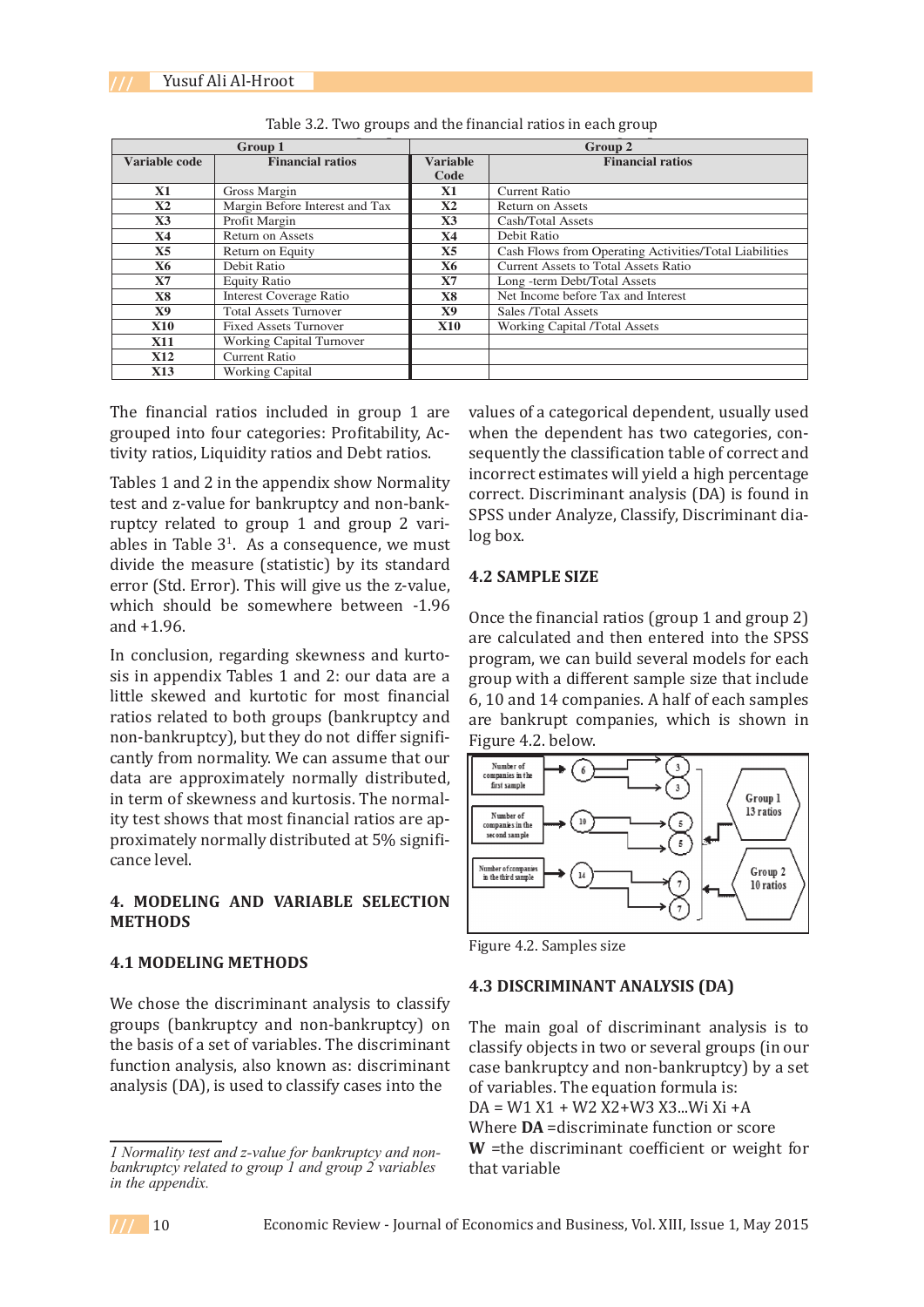**X** =the independent variables (e.g., financial ratios)

**A** =a constant

**i** = the number of predictor variables

Each company receives a single composite discriminant score which is then compared to a cutoff value, which determines the group the company belongs to.

Discriminant analysis is a robust, parametric statistical technique that relies on several assumptions being met: the explanatory variables within each group must follow a multi variate normal distribution, the variance-covariance matrices of the groups must be equal and the correlation of the explanatory variables must be as low as possible. But these assumptions are sometimes difficult to meet.

Moreover, the assumption of linearity between function output and the input variables does on the other hand, lightes 3, 4, 5, 6 and 7 s enced to super and the input variables above a significant decrease in prediction accuracy and the groups being considered are often non-linearly separable. With increasing sample size. with  $\frac{1}{2}$  is  $\frac{1}{2}$  if  $\frac{1}{2}$  if  $\frac{1}{2}$  if  $\frac{1}{2}$ 

### **5 RESULTS**

Tables 4.3., 4.4., 4.5. show that all groups of financial ratios have a predictive accuracy of 100% when the sample was 6 companies and the general model that has 13 financial ratios (group 1 ratios) also showed the predictive ability of 100%. But when the sample size increased to 10 companies, the productivity accuracy decreased except for Probability ratios model (Table 4.5.) and all ratios – General Model (Table 4.5.) with stable productivity accuracy. The amazing result was observed when the sample increased to 14 companies. The accuracy declined on all models except for the model that used most popular financial ratios found to be useful in earlier studies with stable productivity accuracy rate (Norlida Abdul Manab et al, 2015, p.302).

On the other hand, figures 3, 4, 5, 6 and 7 show In butput and the input variables does<br>ways apply and the groups being consi-<br> with increasing sample size.

| One Year Prior to Bankruptcy                                               |          | <b>Predicted Group</b><br>Membership |          |       | Accuracy<br>Rate | Type I   | Type II  |  |
|----------------------------------------------------------------------------|----------|--------------------------------------|----------|-------|------------------|----------|----------|--|
|                                                                            | Group    | Bankrupt                             | Solvent  | Total |                  | error    | error    |  |
| Probability ratios model                                                   | Bankrupt | 3.                                   | $\Omega$ | 3     | 100%             | $\Omega$ | $\Omega$ |  |
|                                                                            | Solvent  | $\Omega$                             | 3        | 3     |                  |          |          |  |
| Activity ratios model                                                      | Bankrupt | 3                                    | $\Omega$ | 3     | 100%             | $\Omega$ | $\Omega$ |  |
|                                                                            | Solvent  | $\Omega$                             | 3        | 3     |                  |          |          |  |
| Liquidity ratios model                                                     | Bankrupt | 3                                    | $\Omega$ | 3     | $100\%$          | $\Omega$ | $\Omega$ |  |
|                                                                            | Solvent  | $\Omega$                             | 3        | 3     |                  |          |          |  |
| Debt ratios model                                                          | Bankrupt | 3.                                   | $\Omega$ | 3     | $100\%$          | $\Omega$ | $\Omega$ |  |
|                                                                            | Solvent  | $\Omega$                             | 3        | 3     |                  |          |          |  |
| All ratios – General Model                                                 | Bankrupt | 3                                    | $\Omega$ | 3     | 100%             | $\Omega$ | $\Omega$ |  |
|                                                                            | Solvent  | $\Omega$                             | 3        | 3     |                  |          |          |  |
| Model that ssed most popular                                               | Bankrupt | 3                                    | $\Omega$ | 3     |                  |          |          |  |
| financial ratios found to be useful in<br>earlier studies (Group 2 ratios) | Solvent  | $\Omega$                             | з        | з     | $100\%$          | $\Omega$ | $\Omega$ |  |

**Table 4: Classification results for the first sample size (6 companies)**  Table 4.3. Classification results for the first sample size (6 companies)

As indicated in Table 4.3., all models have As depicted in Table 4.4., the results are the same accuracy rate, the models produced the The proba apcuring  $\epsilon_1$  and  $\epsilon_2$ 100% accuracy rate for classifying solvent and bankrupt firms.

**Table 5: Classification results for the second sample size (10 companies)**  tios model, liquidity ratios model, general modo *n* accuracy rate for classifying solvent and thus model, inquirity ratios model, general model<br>el and model that used most popular financial<br>el and model that used most popular financial models have As depicted in Table 4.4., the results are unsettled. The probability ratios model, activity ra-

|  | Table 4.4. Classification results for the second sample size (10 companies) |  |
|--|-----------------------------------------------------------------------------|--|
|  |                                                                             |  |

| <b>One Year Prior to Bankruptcy</b>                                    | Group    | <b>Predicted Group Membership</b> |                |       | Accuracy | Type I | Type II |
|------------------------------------------------------------------------|----------|-----------------------------------|----------------|-------|----------|--------|---------|
|                                                                        |          | <b>Bankrupt</b>                   | Solvent        | Total | Rate     | error  | error   |
| Probability ratios model                                               | Bankrupt | 5                                 | $\Omega$       | 5     | 100%     | $0\%$  | $0\%$   |
|                                                                        | Solvent  | 0                                 | 5              | 5     |          |        |         |
| Activity ratios model                                                  | Bankrupt | 5                                 | $\Omega$       | 5     | 90%      | $0\%$  | 10%     |
|                                                                        | Solvent  |                                   | $\overline{4}$ | 5     |          |        |         |
| Liquidity ratios model                                                 | Bankrupt | 5                                 | $\Omega$       | 5     | 90%      | $0\%$  | 10%     |
|                                                                        | Solvent  |                                   | $\overline{4}$ | 5     |          |        |         |
| Debt ratios model                                                      | Bankrupt | $\overline{4}$                    |                | 5     | 90%      | $10\%$ | $0\%$   |
|                                                                        | Solvent  | 0                                 | 5              | 5     |          |        |         |
| All ratios- General Model                                              | Bankrupt | 5                                 | $\Omega$       | 5     | 100%     | $0\%$  | $0\%$   |
|                                                                        | Solvent  | 0                                 | 5              | 5     |          |        |         |
| Model that used most popular<br>financial ratios found to be useful in | Bankrupt | 5                                 | $\Omega$       | 5     |          | $0\%$  |         |
| earlier studies (Group 2 ratios)                                       | Solvent  | Ω                                 | 5              | 5     | 100%     |        | $0\%$   |

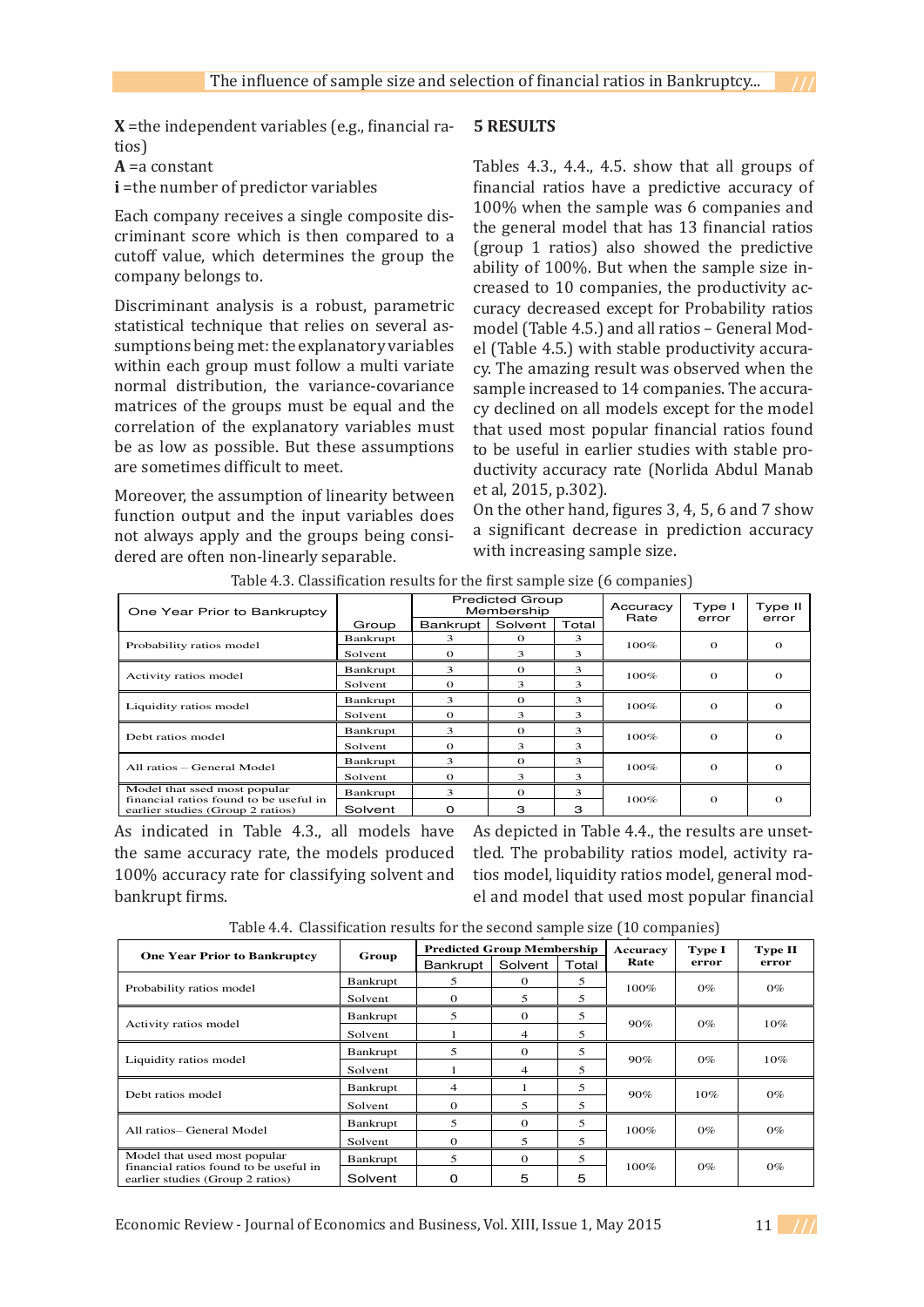ratios found to be useful in previous studies accurately predict 100% of bankrupt firms for one year before bankruptcy, with an accuracy of 100% using the prediction group data. The same models produced 100% accuracy rate for ratios issued in the financial statements a classifying solvent firms except for Activity ratios model and Liquidity ratios model that have and the second group includes original type II error of 10%. However, the activity ra- ables obtained by selecting those variable tios model, liquidity ratios model and debt ratios model accuracy rate dropped to 90%. ratios model, liquidity ratios model and debt ratios model accuracy rate dropped to 90%.

els presented in table 7 and 3 models in table 10) are presented, built in this study under two groups of financial ratios (group 1 and group 2 as in Table 4.3.). The first group includes 13 ratios issued in the financial statements and refying solvent firms except for Activity ra- lated to companies in the samples (Table 4.3.), and the second group includes original vari-II error of 10%. However, the activity ra-<br>ables obtained by selecting those variables that hodel, liquidity ratios model and debt ra- in have proved to be good predictors of bankruptcy previous central studies.

| <b>One Year Prior to Bankruptcy</b>                                        | Group    |          | <b>Predicted Group</b><br><b>Membership</b> |       | Accuracy | Type I  | <b>Type II</b> |  |
|----------------------------------------------------------------------------|----------|----------|---------------------------------------------|-------|----------|---------|----------------|--|
|                                                                            |          | Bankrupt | Solvent                                     | Total | Rate     | error   | error          |  |
|                                                                            | Bankrupt | 5        | 2                                           | 7     | 71.428%  | 14.286% | 14.286%        |  |
| Probability ratios model                                                   | Solvent  | 2        | 5                                           | 7     |          |         |                |  |
| Activity ratios model                                                      | Bankrupt | 7        | $\Omega$                                    | 7     | 85.7%    | $0\%$   | 14.3%          |  |
|                                                                            | Solvent  | 2        | 5                                           | 7     |          |         |                |  |
| Liquidity ratios model                                                     | Bankrupt | 4        | 3                                           | 7     | 78.6%    | 21.4%   | $0\%$          |  |
|                                                                            | Solvent  | $\Omega$ | 7                                           | 7     |          |         |                |  |
| Debt ratios model                                                          | Bankrupt | 7        | $\Omega$                                    | 7     | 85.7%    | $0\%$   | 14.3%          |  |
|                                                                            | Solvent  | 2        | 5                                           | 7     |          |         |                |  |
| All ratios- General Model                                                  | Bankrupt | 7        | $\Omega$                                    | 7     | 92.9%    | $0\%$   |                |  |
|                                                                            | Solvent  |          | 6                                           | 7     |          |         | 7.1%           |  |
| Model that used most popular                                               | Bankrupt | 7        | $\Omega$                                    | 7     |          |         |                |  |
| financial ratios found to be useful in<br>earlier studies (Group 2 ratios) | Solvent  | 0        | 7                                           | 7     | 100%     | $0\%$   | $0\%$          |  |

**Table 6: Classification results for the third sample size (14 companies)**  Table 4.5. Classification results for the third sample size (14 companies)

As stated in Table 4.5., the variables in the model  that used most popular financial ratios found to and 6.1. The results show that the mode be useful in previous studies (group 2 ratios in used most financial ratios in previous st table 3) add bankruptcy prediction value to the model. The prediction accuracy rates for bank-  $\;$  racy for all the samples. rupt firms are 100% for all the samples  $(6, 10$  In summary, the following conclusions of and 14 companies) and this result is consistent  $\frac{1}{\text{mode}}$ . First, the best accuracy of the m with the prediction accuracy rates of Gharaibeh 14.286%, 14.3%, 14.3% and 7.1% respectively**.** & Abdalateef (1987) and the prediction accuracy rates of Al-Omari (2000), 100% and 100% respectively. But the probability ratios model, activity ratios model, debt ratios model, and that developed from the financial ratios the general model accuracy rate dropped from the second post from the interesting range.  $90\%$  to 71.428 with type II error of 14.286%, sample size. Second, prediction accuracted summing  $90\%$  to 71.428 with type II error of 14.286%, sample size. Second, prediction accuracted 14.3%, 14.3% and 7.1% respectively.  $\frac{1}{\sqrt{2}}$  and  $\frac{1}{\sqrt{2}}$  rates for  $\frac{1}{\sqrt{2}}$  rates  $\frac{1}{\sqrt{2}}$  rates for all the samples  $\frac{1}{\sqrt{2}}$  rates  $\frac{1}{\sqrt{2}}$  rates  $\frac{1}{\sqrt{2}}$  rates  $\frac{1}{\sqrt{2}}$  rates  $\frac{1}{\sqrt{2}}$  rates  $\frac{1}{\sqrt{2}}$  rates  $\frac{1}{\sqrt{$ 5) and bank upicy prediction value to the achieved the highest overall classification

### **6 DISCUSSIONS AND CONCLUSION**

The main purpose of the study is to test the selection of financial ratios and its impact on prediction accuracy when increasing the sample size The results of 18 different models (15 modThe results are presented in Tables 4.1., 4.2., and 6.1. The results show that the model that used most financial ratios in previous studies achieved the highest overall classification accuracy for all the samples.

In summary, the following conclusions can be made. First, the best accuracy of the models was obtained from the model that developed from the second group (as shown in Table 6.2.), where accuracy remained constant in all ctively. But the probability ratios model, three samples. This is contrary to the models that developed from the financial ratios of the first group that dropped when increasing the sample size. Second, prediction accuracy variable statements and relation accuracy variable 3.14.3% and 7.1% respectively. ies among models when increasing the sample includes original variables of the sample cussions and concurred that  $\frac{14}{2}$  size from 6 to 14 companies for the models that developed from the financial ratios of the first group. Finally, the selection of financial ratios impacts prediction accuracy when increasing the sample size.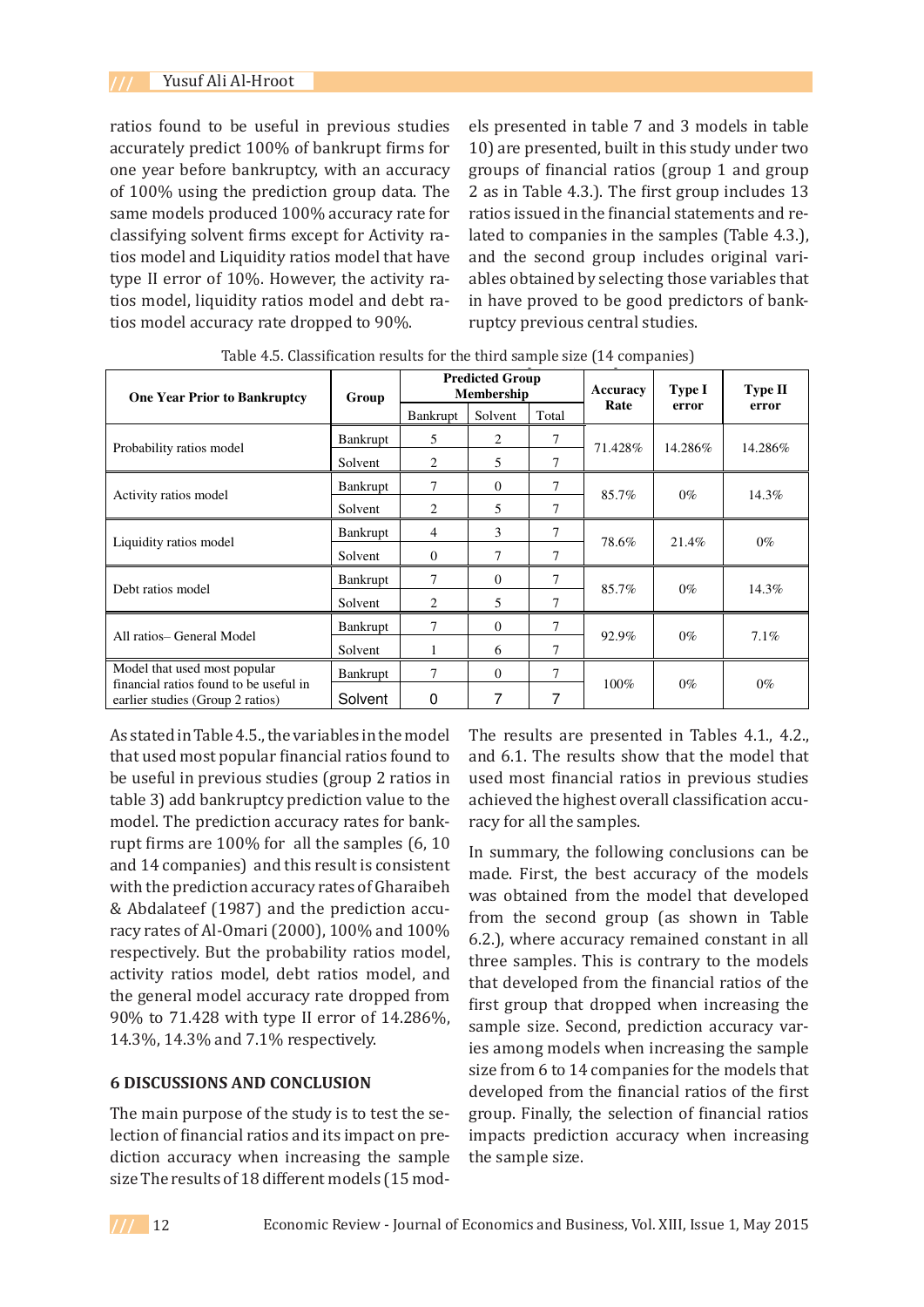| <b>Model Name</b>      | <b>Sample</b> | <b>Model Variables</b>                                    | Accuracy |
|------------------------|---------------|-----------------------------------------------------------|----------|
|                        | <b>Size</b>   |                                                           | Rate     |
|                        | 6             | $= 8.614X1 - 2.242X2 + 18.353X3 - 43.931X4 + 14.173$      | $100\%$  |
|                        | 10            | $=1.673X1+1.276X2-0.233X3+6.33X4-0.095X5+1.115$           | $100\%$  |
| Profitability Model    | 14            | $=7.41X1 - 3.147X2 - 3.118X3 + 9.707X4 + 0.044X5 - 3.306$ |          |
|                        |               |                                                           | 71.4%    |
|                        | 6             | $=1.048X6 - 0.001X8 - 0.857$                              | 100%     |
|                        | 10            | $=1.21X6 - 0.002X8 - 0.527$                               | 90%      |
| Debt Model             | 14            | $=1.202X6 - 0.002X8 - 0.729$                              |          |
|                        |               |                                                           | 92.9%    |
|                        | 6             | $=14.859X9+3.725X10+0.003X11-9.049$                       | 100%     |
| <b>Activity Model</b>  | 10            | $= 2.474X9 + 1.44X10 + 0.001X11 - 1.737$                  | 90%      |
|                        | 14            | $0.88X9+2.215X10+0.0001X11-1.955=$                        |          |
|                        |               |                                                           | 85.7%    |
|                        | 6             | $=0.1X12+0.0001X13+0.103$                                 | 100%     |
| <b>Liquidity Model</b> | 10            | $=0.046X12+0.0001X13+0.308$                               | 90%      |
|                        | 14            | $=0.297X12+0.0001X13-0.667$                               |          |
|                        |               |                                                           | 78.6%    |
|                        | 6             | $= 8.614X1 - 2.242X2 + 18.353X3 - 43.931X4 + 14.173$      | $100\%$  |
|                        | 10            | $=0.397X1+2.387X2+8.589X3-86.933X4+1.278X5$               | 100%     |
| General Model          |               | $+1.254X6+0.025X8+8.627X9-12.286X10+0.001X11$             |          |
|                        |               | $+1.366$                                                  |          |
|                        | 14            | $= 24.115X1 - 4.737X2 - 7.291X3 + 32.72X4 - 0.123X5$      | 92.9%    |
|                        |               | +5.772X6-0.002X8+0.0001X13-11.379                         |          |

Table 6.1. Group 1 Discriminant Analysis Model Summary The results are presented in Tables 4, 5 and 6. The results show that the model that used most show that used most

**Table 8: Group 2 Discriminant Analysis Model Summary Table 8: Group 2 Discriminant Analysis Model Summary** Table 6.2. Group 2 Discriminant Analysis Model Summary

| <b>Model Name</b>    | <b>Sample</b> | <b>Model Variables</b>                                    | Accuracy |
|----------------------|---------------|-----------------------------------------------------------|----------|
|                      | <b>Size</b>   |                                                           | Rate     |
| Model that used most | o             | $= 0.448X1 - 1.952X2 - 33.6X3 + 2.451X4 + 2.232$          | $100\%$  |
| popular financial    | 10            | $= 5.348X1 + 19.402X2 - 89.405X3 + 18.416X4 - 18.990X5 +$ | $100\%$  |
| ratios found to be   |               | 63.539X6-118.034X7+37.370X8-6.008                         |          |
| useful in earlier    | 14            | $=0.249X1+3.917X2-8.897X3+9.937X4-7.458X5-8.584X6$        |          |
| studies              |               | +0.774X7+7.616X8-5.954X9+1.947X10+4.288                   | 100%     |

+0.774X7+7.616X8-5.954X9+1.947X10+4.288

### **7 RECOMMENDATIONS**

t<del>he samples.</del>

useful in earlier studies should be in the fore- and company managers believe that this period size in the state. Should be in the fore and company managers beneve that this period from of professional attention so to be used as  $\sim$  is certainly not enough time to recover. successfully as possible in bankruptcy predic-*PECOMMENDATIONS IN SAMPLE SIZE SIZE COMMENT RECOMMENDATION CONSUMERDATION IS to as neural* networks (NN) and regression analysis (RA). deep gratitude to Philadelphia University for Increasing the sample size and doing a similar help with the follow-up. The author also acstudy in other countries is another recommen-<br>knowledges the role of the Ministry of Trade Finally, the selection of financial ratios in the selection of the selection and increase when increases when increases the selection of the selection of the selection of the selection of the selection of the selection of front of professional attention so to be used as mendation for the researchers is to do similar prediction of the House of Jordanian companies. The author would like to chemically the relationship study in other countries is another recommendation. We can recommend studying the possibility of using models from the auditors in their work to assess the company as a continuous company.

### **8 RESEARCH LIMITATIONS**

The study was not free of limitations. There were two limitations; the first limitation is related to the small sample size because the number of bankrupt companies in Jordan is not as large as in the United States, U.K and other countries.

7 RECOMMENDATIONS company's financial data were not available. was obtained from the models in this study.<br>Another limitation of the models in this study. Ten most popular financial ratios found to be is the period of one year prior to bankruptcy In addition to the sample size, some bankrupt Another limitation of the models in this study n most popular financial ratios found to be is the period of one year prior to bankruptcy eful in earlier studies should be in the fore- and company managers believe that this period is certainly not enough time to recover.

### **9 ACKNOWLEDGEMENTS**

idies using different models, such as neural The author would like to extend its thanks and deep gratitude to Philadelphia University for help with the follow-up. The author also acand Industry for providing the study with the needed information. The research author gratefully acknowledges the Editor and the team of the Journal.

### **REFERENCES**

- Alawi, Samar and Gharaibeh, Fawzi. (2008). Predicting Corporate Distress in Jordan: A Multidimensional Scaling Approach, Dirasat: Administrative Sciences, Vol 35, No 2. 1.
- 2. Alkhatib, Khalid and Al Bzour, Ahmad Eqab.



100%<br>100%<br>100%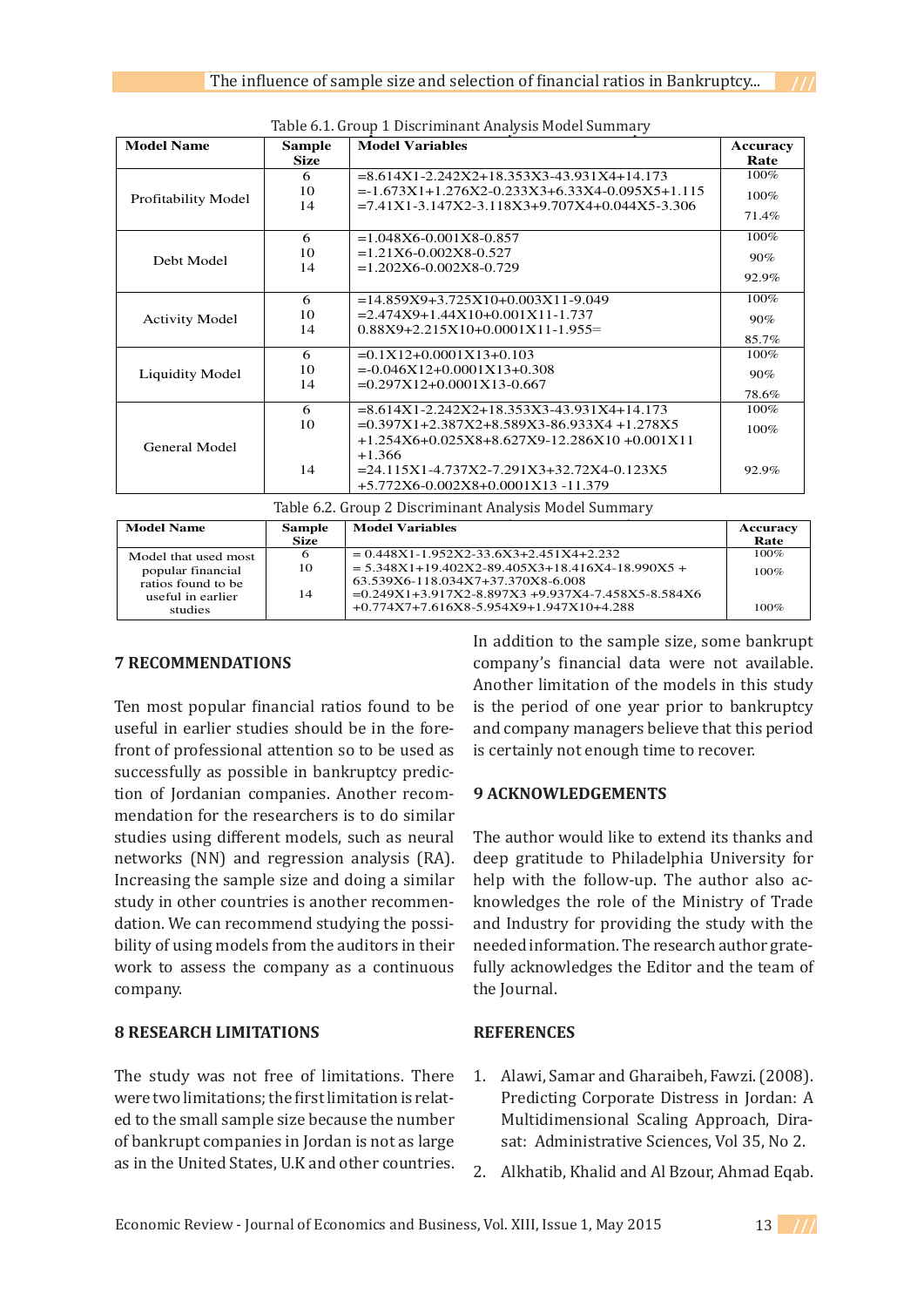(2011). Predicting Corporate Bankruptcy of Jordanian Listed Companies: Using Altman and Kida Models, International Journal of Business and Management, Vol. 6, No. 3.

- 3. Alomari, Ahmad. (2000). Using financial ratios to predict in the field of hotel industry in Jordan, Unpublished MA Thesis, Al-albayt University, Irbid, Jordan.
- Altman, E. I. (1968). Financial Ratios, Dis-4. criminant Analysis and the Prediction of Corporate Bankruptcy, Journal of Finance, 23(4): pp. 589-609.
- Altman, E., Haldeman, R., & Narayanan, P. 5. (1977). Zeta analysis: A new model to identify bankruptcy risk of corporations. Journal of Banking and Finance, 6, pp. 29-54.
- 6. Back, B., Laitinen, T., Sere, K. and Van Wezel, M. (1996), "Choosing Bankruptcy Predictors Using Discriminant Analysis, Logit Analysis, and Genetic Algorithms", Turk Center for Computer Science, Technical Report No.40.
- 7. Badawi, M. (2004), External auditor report versus Altman's (z-score) and the predication of business in Jordan, Unpublished MA Thesis, Al-Yarmouk University, Irbid, Jordan.
- 8. Beaver, W. (1967). Financial ratios as predictors of failure. Journal of Accounting Research, 4, pp. 71-111.
- Deakin, E. (1972). A discriminant analysis 9. of predictors of business failure. Journal of Accounting Research, 10, pp.167-179.
- 10. Du Jardin, P. (2012). The influence of variable selection methods on the accuracy of bankruptcy prediction models. The Munich Personal RePEc Archive (MPRA), No. 116, pp. 20-39.
- Gharaibeh, F. & Yacoub, R. (1987), "Use of 11. the Financial Rates in Predicting the Joint Stock Industrial Companies in Jordan". Di-

rasat: Administrative Sciences, Vol. 14, No. 8 pp.33-66, University of Jordan, Amman, Jordan.

- 12. Gupta, M. C. 1969. The effect of size, growth, and industry on the financial structure of manufacturing companies. Journal of Finance 24(3): 517−529.
- Jahmani, O., & Dawood, A. (2004). Predict-13. ing the failure of Jordanian industrial publicly held firms using A multidimensional scaling approach. Dirasat: Administrative Sciences, 31(2), pp. 209-232.
- Jodi L. Bellovary, Don E. Giacomino and 14. Michael D. Akers, A Review of Bankruptcy Prediction Studies:1930-Present. Journal of Financial Education, Vol. 33 (Winter 2007): pp.1-42.
- 15. Kida, C.Y. (1998). Financial Ratios as Predictors of Bankruptcy in Japan: An Empirical Research. Journal of Finance, 123, pp. 589-609.
- 16. Koh, H. C. and S. S. Tan (1999). "A neural network approach to the prediction of going concern status." Accounting and Business Research 29(3): pp.211-216.
- 17. Norlida Abdul Manaba, Ng Yen Theng, Rohani Md-Rus,The Determinants of Credit Risk in Malaysia, Procedia. Social and Behavioral Sciences 172 (2015) pp.301 – 308.
- 18. Ohlson, J., A. Financial Ratios and the Probabilistic Prediction of Bankruptcy. Journal of Accounting Research, Vol. 18, No. 1. (Spring, 1980).
- 19. Orabi, Marwan Mohammad Abu. (2014). Empirical Tests on Financial Failure Prediction Models Interdisciplinary. Journal of Contemporary Research in Business, Vol. 5 Nbr. 9.
- 20. Zmijewski, M. E. (1984). Methodological issues related to the estimation of financial distress prediction models. Journal of Accounting Research, 22, pp.59-82.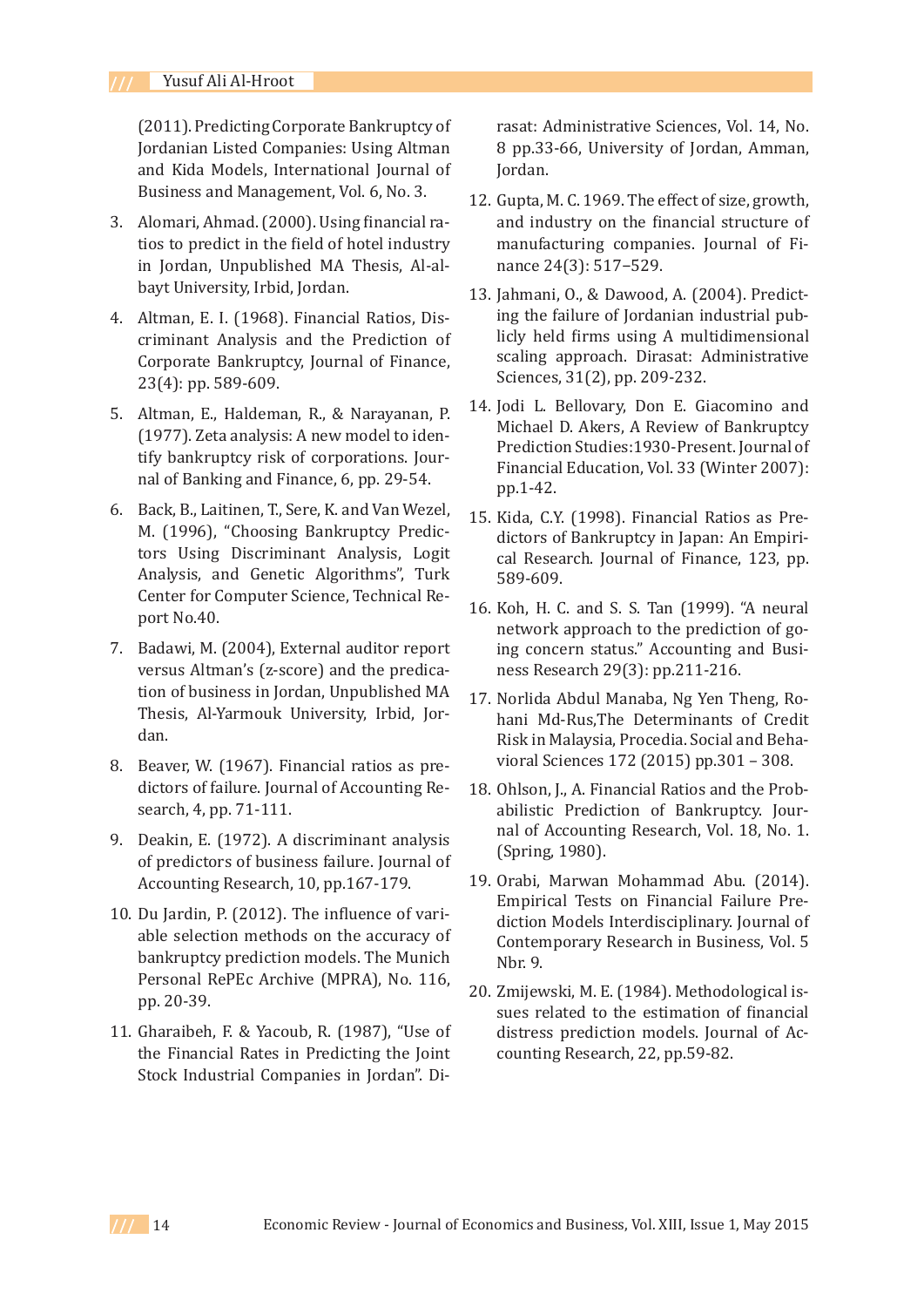# **10 APPENDIX**

| <b>Descriptives</b> |                |                    |                  |                   |                            |                                |  |  |  |
|---------------------|----------------|--------------------|------------------|-------------------|----------------------------|--------------------------------|--|--|--|
| <b>Variables</b>    | <b>Groups</b>  | <b>Description</b> | <b>Statistic</b> | <b>Std. Error</b> | <b>Skewness</b><br>z-value | <b>Skewness</b><br>(Yes or No) |  |  |  |
|                     |                | Mean               | 0.107            | 0.217             |                            |                                |  |  |  |
|                     | $\mathbf{1}$   | Skewness           | $-0.626$         | 0.794             | $-0.788$                   | Yes                            |  |  |  |
|                     |                | Kurtosis           | 0.028            | 1.587             | 0.018                      | Yes                            |  |  |  |
| x1                  |                | Mean               | 0.242            | 0.060             |                            |                                |  |  |  |
|                     | $\overline{2}$ | Skewness           | $-0.161$         | 0.913             | $-0.176$                   | Yes                            |  |  |  |
|                     |                | Kurtosis           | $-1.962$         | 2.000             | $-0.981$                   | Yes                            |  |  |  |
|                     |                | Mean               | $-0.676$         | 0.334             |                            |                                |  |  |  |
|                     | $\mathbf{1}$   | Skewness           | $-1.502$         | 0.794             | $-1.892$                   | Yes                            |  |  |  |
| x2                  |                | Kurtosis           | 3.081            | 1.587             | 1.941                      | Yes                            |  |  |  |
|                     |                | Mean               | 0.064            | 0.181             |                            |                                |  |  |  |
|                     | $\overline{2}$ | Skewness           | 0.631            | 0.913             | 0.691                      | Yes                            |  |  |  |
|                     |                | Kurtosis           | 0.459            | 2.000             | 0.230                      | Yes                            |  |  |  |
|                     | $\mathbf{1}$   | Mean               | $-1.069$         | 0.719             |                            |                                |  |  |  |
|                     |                | Skewness           | $-0.522$         | 0.794             | $-0.657$                   | Yes                            |  |  |  |
| x3                  |                | Kurtosis           | $-0.531$         | 1.587             | $-0.335$                   | Yes                            |  |  |  |
|                     | $\overline{2}$ | Mean               | 0.036            | 0.180             |                            |                                |  |  |  |
|                     |                | Skewness           | 0.674            | 0.913             | 0.738                      | Yes                            |  |  |  |
|                     |                | Kurtosis           | 0.395            | 2.000             | 0.198                      | Yes                            |  |  |  |
|                     |                | Mean               | $-0.222$         | 0.134             |                            |                                |  |  |  |
|                     | $\mathbf{1}$   | Skewness           | $-1.868$         | 0.794             | $-2.353$                   | No                             |  |  |  |
| x4                  |                | Kurtosis           | 3.720            | 1.587             | 2.344                      | No                             |  |  |  |
|                     |                | Mean               | $-0.002$         | 0.054             |                            |                                |  |  |  |
|                     | $\overline{2}$ | Skewness           | 0.470            | 0.913             | 0.515                      | Yes                            |  |  |  |
|                     |                | Kurtosis           | $-2.837$         | 2.000             | $-1.419$                   | Yes                            |  |  |  |
|                     |                | Mean               | $-4.248$         | 5.058             |                            |                                |  |  |  |
|                     | $\mathbf 1$    | Skewness           | $-2.550$         | 0.794             | $-3.212$                   | No                             |  |  |  |
|                     |                | Kurtosis           | 6.656            | 1.587             | 4.194                      | No                             |  |  |  |
| x5                  |                | Mean               | $-0.008$         | 0.064             |                            |                                |  |  |  |
|                     | $\overline{2}$ | Skewness           | 0.487            | 0.913             | 0.533                      | Yes                            |  |  |  |
|                     |                | Kurtosis           | $-2.763$         | 2.000             | $-1.382$                   | Yes                            |  |  |  |
| x6                  | $\mathbf{1}$   | Mean               | 0.933            | 0.390             |                            |                                |  |  |  |

**Table 1: Normality test and z-value for group 1 variables**  Table A1. Normality test and z-value for group 1 variables

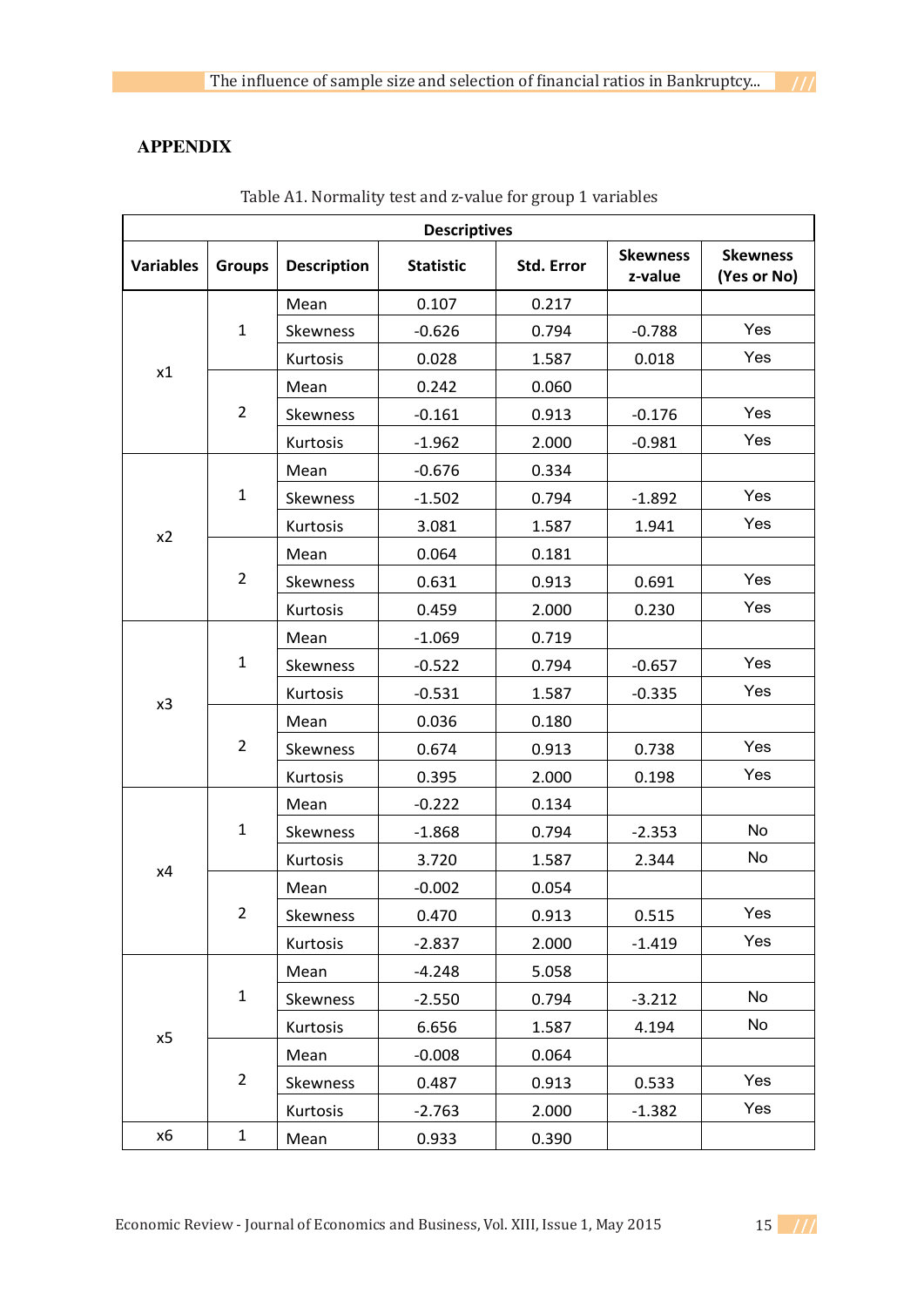|     |                | Skewness | 1.938      | 0.794   | 2.441    | No  |
|-----|----------------|----------|------------|---------|----------|-----|
|     |                | Kurtosis | 4.322      | 1.587   | 2.723    | No  |
|     |                | Mean     | 0.166      | 0.039   |          |     |
|     | $\overline{2}$ | Skewness | 0.473      | 0.913   | 0.518    | Yes |
|     |                | Kurtosis | $-3.177$   | 2.000   | $-1.589$ | Yes |
| x7  | $\mathbf{1}$   | Mean     | 0.066      | 0.390   |          |     |
|     |                | Skewness | $-1.937$   | 0.794   | $-2.440$ | No  |
|     |                | Kurtosis | 4.321      | 1.587   | 2.723    | No  |
|     | $\overline{2}$ | Mean     | 0.834      | 0.039   |          |     |
|     |                | Skewness | $-0.473$   | 0.913   | $-0.518$ | Yes |
|     |                | Kurtosis | $-3.177$   | 2.000   | $-1.589$ | Yes |
|     |                | Mean     | $-1.296$   | 0.329   |          |     |
|     | $\mathbf{1}$   | Skewness | $-0.027$   | 0.794   | $-0.034$ | Yes |
| x8  |                | Kurtosis | $-0.645$   | 1.587   | $-0.406$ | Yes |
|     |                | Mean     | 140.322    | 134.633 |          |     |
|     | $\overline{2}$ | Skewness | 2.186      | 0.913   | 2.394    | No  |
|     |                | Kurtosis | 4.812      | 2.000   | 2.406    | No  |
|     | $\mathbf{1}$   | Mean     | 0.154      | 0.038   |          |     |
|     |                | Skewness | $-0.081$   | 0.794   | $-0.102$ | Yes |
| x9  |                | Kurtosis | $-2.005$   | 1.587   | $-1.263$ | Yes |
|     |                | Mean     | 0.563      | 0.168   |          |     |
|     | $\overline{2}$ | Skewness | 1.215      | 0.913   | 1.331    | Yes |
|     |                | Kurtosis | 1.533      | 2.000   | 0.767    | Yes |
|     | $\mathbf{1}$   | Mean     | 0.258      | 0.067   |          |     |
|     |                | Skewness | 0.166      | 0.794   | 0.209    | Yes |
| x10 |                | Kurtosis | $-1.737$   | 1.587   | $-1.095$ | Yes |
|     | $\overline{2}$ | Mean     | 1.263      | 0.247   |          |     |
|     |                | Skewness | $-1.489$   | 0.913   | $-1.631$ | Yes |
|     |                | Kurtosis | 2.253      | 2.000   | 1.127    | Yes |
|     | $\mathbf{1}$   | Mean     | $-0.928$   | 1.285   |          |     |
|     |                | Skewness | $-2.359$   | 0.794   | $-2.971$ | No  |
| x11 |                | Kurtosis | 6.031      | 1.587   | 3.800    | No  |
|     |                | Mean     | $-523.465$ | 524.474 |          |     |
|     | $\overline{2}$ | Skewness | $-2.236$   | 0.913   | $-2.449$ | No  |
|     |                | Kurtosis | 5.000      | 2.000   | 2.500    | No  |
| x12 | $\mathbf{1}$   | Mean     | 5.478      | 4.676   |          |     |

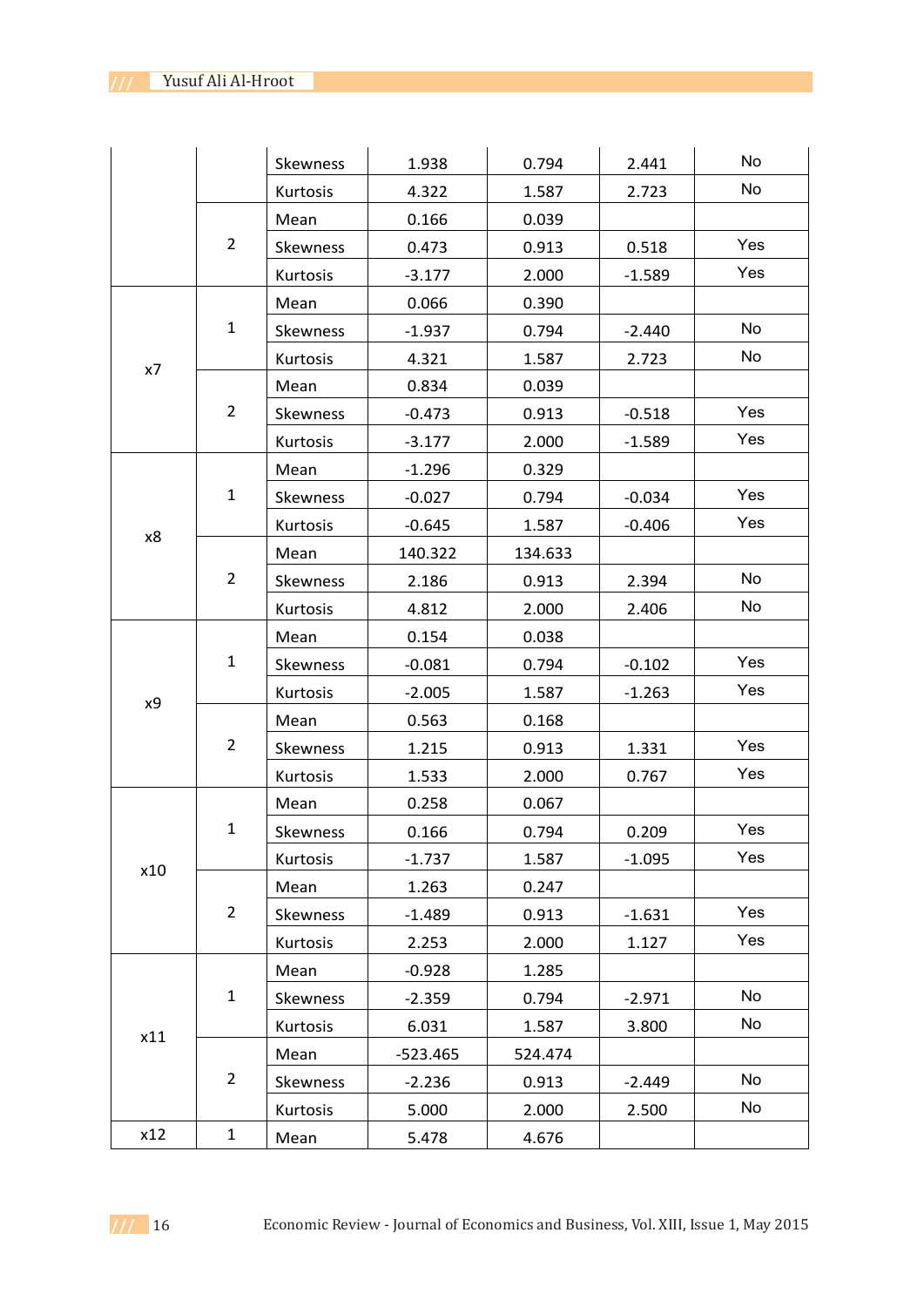|     |                | <b>Skewness</b> | 2.627        | 0.794       | 3.309    | No  |
|-----|----------------|-----------------|--------------|-------------|----------|-----|
|     |                | <b>Kurtosis</b> | 6.925        | 1.587       | 4.364    | No  |
|     | $\overline{2}$ | Mean            | 4.445        | 1.457       |          |     |
|     |                | <b>Skewness</b> | 0.470        | 0.913       | 0.515    | Yes |
|     |                | <b>Kurtosis</b> | $-2.463$     | 2.000       | $-1.232$ | Yes |
| x13 | 1              | Mean            | -1425346.570 | 1023174.244 |          |     |
|     |                | <b>Skewness</b> | $-1.837$     | 0.794       | $-2.314$ | No  |
|     |                | <b>Kurtosis</b> | 3.402        | 1.587       | 2.144    | No  |
|     | 2              | Mean            | 1289906.400  | 838703.420  |          |     |
|     |                | <b>Skewness</b> | 2.089        | 0.913       | 2.288    | No  |
|     |                | <b>Kurtosis</b> | 4.510        | 2.000       | 2.255    | No  |

**Table 2: Normality test and z-value for group 2 variables**  Table A2. Normality test and z-value for group 2 variables

| <b>Descriptives</b> |                |                    |                  |                   |                            |                                |
|---------------------|----------------|--------------------|------------------|-------------------|----------------------------|--------------------------------|
| <b>Variables</b>    | <b>Groups</b>  | <b>Description</b> | <b>Statistic</b> | <b>Std. Error</b> | <b>Skewness</b><br>z-value | <b>Skewness</b><br>(Yes or No) |
| x1                  | $\mathbf{1}$   | Mean               | 5.478            | 4.676             |                            |                                |
|                     |                | <b>Skewness</b>    | 2.627            | 0.794             | 3.309                      | <b>No</b>                      |
|                     |                | Kurtosis           | 6.925            | 1.587             | 4.364                      | <b>No</b>                      |
|                     | $\overline{2}$ | Mean               | 5.038            | 1.117             |                            |                                |
|                     |                | <b>Skewness</b>    | $-0.128$         | 0.794             | $-0.161$                   | Yes                            |
|                     |                | Kurtosis           | $-1.952$         | 1.587             | $-1.230$                   | Yes                            |
|                     | $\mathbf{1}$   | Mean               | $-0.222$         | 0.134             |                            |                                |
|                     |                | Skewness           | $-1.868$         | 0.794             | $-2.353$                   | <b>No</b>                      |
|                     |                | Kurtosis           | 3.720            | 1.587             | 2.344                      | <b>No</b>                      |
| x <sub>2</sub>      | $\overline{2}$ | Mean               | 0.001            | 0.037             |                            |                                |
|                     |                | <b>Skewness</b>    | 0.366            | 0.794             | 0.461                      | Yes                            |
|                     |                | Kurtosis           | $-1.179$         | 1.587             | $-0.743$                   | Yes                            |
|                     | $\mathbf{1}$   | Mean               | 0.097            | 0.074             |                            |                                |
|                     |                | Skewness           | 2.449            | 0.794             | 3.084                      | <b>No</b>                      |
|                     |                | Kurtosis           | 6.101            | 1.587             | 3.844                      | No                             |
| x3                  | $\overline{2}$ | Mean               | 0.127            | 0.058             |                            |                                |
|                     |                | <b>Skewness</b>    | 1.677            | 0.794             | 2.112                      | <b>No</b>                      |
|                     |                | Kurtosis           | 2.878            | 1.587             | 1.813                      | Yes                            |
|                     | $\mathbf{1}$   | Mean               | 0.933            | 0.390             |                            |                                |
|                     |                | Skewness           | 1.938            | 0.794             | 2.441                      | <b>No</b>                      |
| x4                  |                | Kurtosis           | 4.322            | 1.587             | 2.723                      | No                             |
|                     | $\overline{2}$ | Mean               | 0.139            | 0.033             |                            |                                |
|                     |                | Skewness           | 0.710            | 0.794             | 0.894                      | Yes                            |
|                     |                | Kurtosis           | $-0.919$         | 1.587             | $-0.579$                   | Yes                            |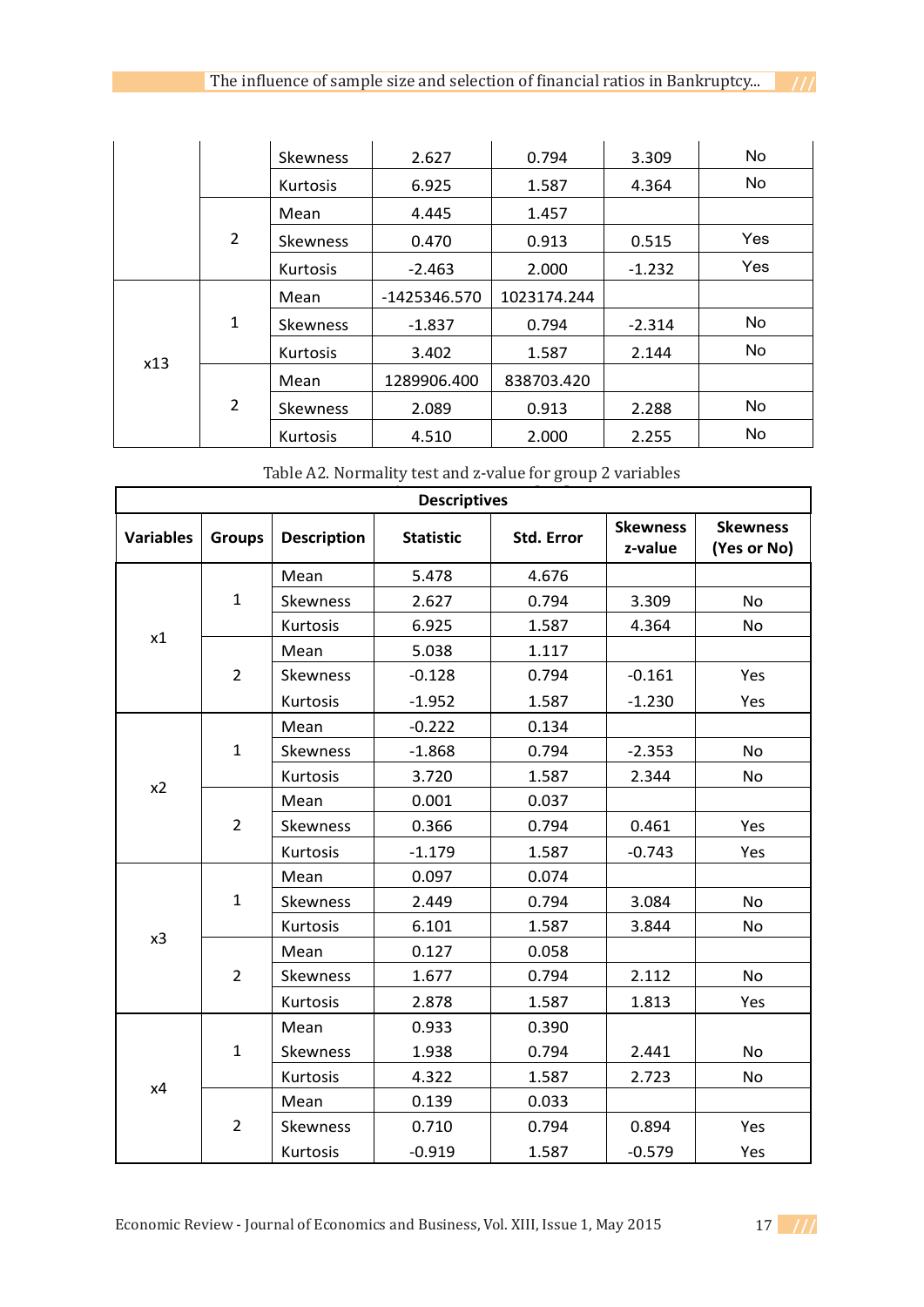| x5  | $\mathbf{1}$   | Mean     | 0.007    | 0.088 |          |           |
|-----|----------------|----------|----------|-------|----------|-----------|
|     |                | Skewness | 1.805    | 0.794 | 2.273    | <b>No</b> |
|     |                | Kurtosis | 3.877    | 1.587 | 2.443    | No        |
|     | $\overline{2}$ | Mean     | 0.625    | 0.202 |          |           |
|     |                | Skewness | 0.447    | 0.794 | 0.563    | Yes       |
|     |                | Kurtosis | $-1.617$ | 1.587 | $-1.019$ | Yes       |
|     | $\mathbf{1}$   | Mean     | 0.346    | 0.070 |          |           |
| x6  |                | Skewness | 0.230    | 0.794 | 0.290    | Yes       |
|     |                | Kurtosis | $-0.939$ | 1.587 | $-0.592$ | Yes       |
|     | $\overline{2}$ | Mean     | 0.317    | 0.090 |          |           |
|     |                | Skewness | 0.744    | 0.794 | 0.937    | Yes       |
|     |                | Kurtosis | $-1.116$ | 1.587 | $-0.703$ | Yes       |
|     |                | Mean     | 0.090    | 0.051 |          |           |
|     | $\mathbf{1}$   | Skewness | 1.288    | 0.794 | 1.622    | Yes       |
| x7  |                | Kurtosis | 0.102    | 1.587 | 0.064    | Yes       |
|     |                | Mean     | 0.060    | 0.039 |          |           |
|     | $\overline{2}$ | Skewness | 1.271    | 0.794 | 1.601    | Yes       |
|     |                | Kurtosis | $-0.580$ | 1.587 | $-0.365$ | Yes       |
|     |                | Mean     | $-0.676$ | 0.334 |          |           |
|     | $\mathbf{1}$   |          | $-1.502$ | 0.794 | $-1.892$ | Yes       |
|     |                | Skewness |          |       |          |           |
|     |                | Kurtosis | 3.081    | 1.587 | 1.941    | Yes       |
| x8  |                | Mean     | 0.057    | 0.125 |          |           |
|     | $\overline{2}$ | Skewness | 0.744    | 0.794 | 0.937    | Yes       |
|     |                | Kurtosis | 1.807    | 1.587 | 1.139    | Yes       |
|     |                | Mean     | 0.154    | 0.038 |          |           |
|     | $\mathbf{1}$   | Skewness | $-0.081$ | 0.794 | $-0.102$ | Yes       |
|     |                | Kurtosis | $-2.005$ | 1.587 | $-1.263$ | Yes       |
| х9  |                | Mean     | 0.476    | 0.130 |          |           |
|     | $\overline{2}$ | Skewness | 1.596    | 0.794 | 2.010    | No        |
|     |                | Kurtosis | 2.625    | 1.587 | 1.654    | Yes       |
|     |                | Mean     | $-0.497$ | 0.387 |          |           |
|     | $\mathbf 1$    | Skewness | $-1.370$ | 0.794 | $-1.725$ | Yes       |
|     |                | Kurtosis | 1.838    | 1.587 | 1.158    | Yes       |
| x10 |                | Mean     | 0.367    | 0.098 |          |           |
|     | $\overline{2}$ | Skewness | $-0.190$ | 0.794 | $-0.239$ | Yes       |